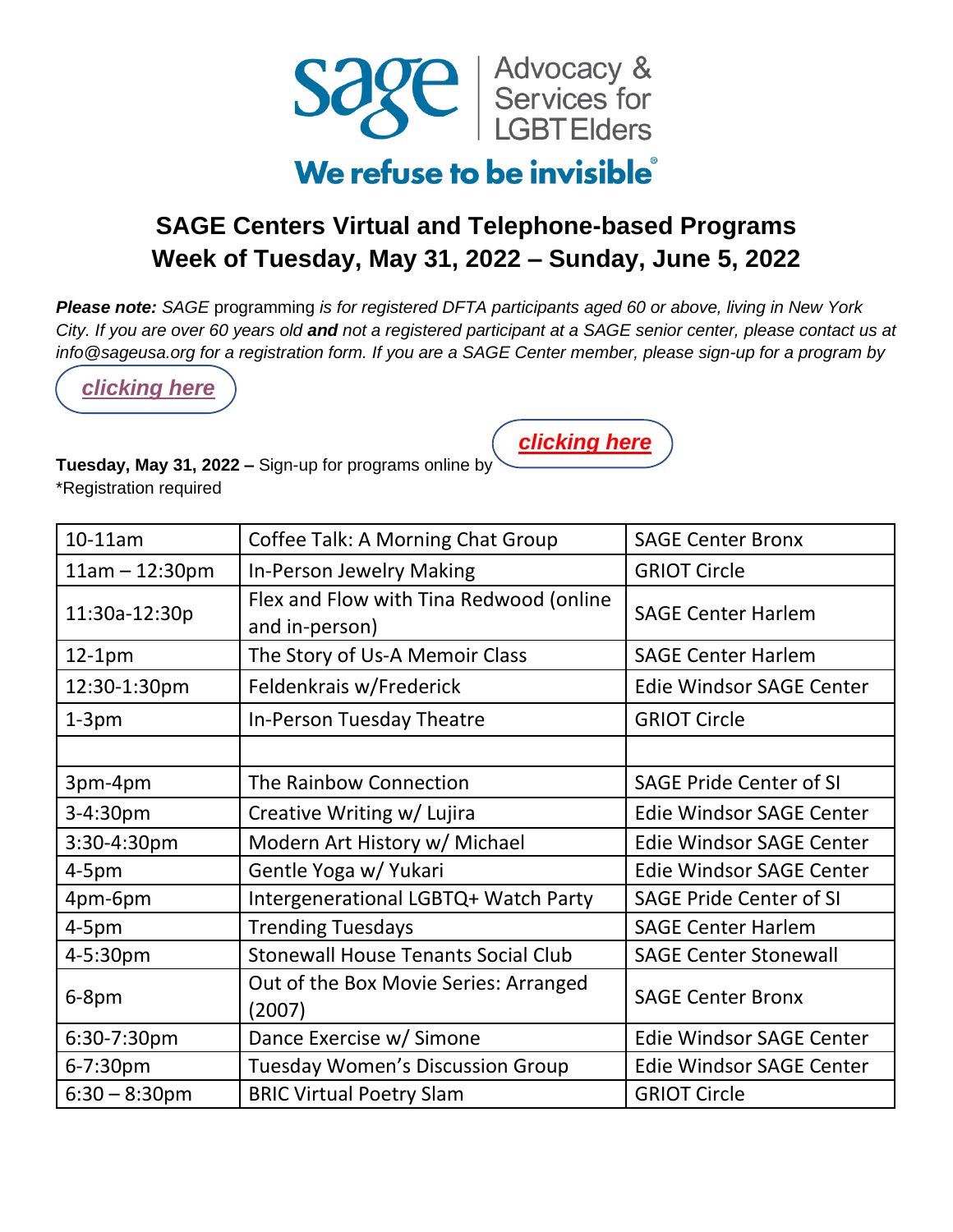

#### **SAGE Centers Virtual and Telephone-based Programs Week of Tuesday, May 31, 2022 – Sunday, June 5, 2022**

*[clicking here](https://app.smartsheet.com/b/form/d6c137f59f6044ad8d03ec92f45a9c1c)*

**Wednesday, June 1, 2022 -** Sign-up for programs online by \*Registration required

| 10-10:45am       | <b>Golden Rainbow</b>                                | <b>SAGE Pride Center of SI</b>  |
|------------------|------------------------------------------------------|---------------------------------|
| 11am-12pm        | <b>Wednesday Morning Meditation with</b><br>Rafaela  | <b>SAGE Center Harlem</b>       |
| 10:30-11:30am    | Caribbean Movement w/ Kendra                         | <b>GRIOT Circle</b>             |
| 10:45-11:30      | <b>Health Discussion</b>                             | <b>SAGE Pride Center of SI</b>  |
| $11-1pm$         | Art in the Park                                      | <b>GRIOT Circle</b>             |
| 11:30-12:15      | <b>Evolution of NYC Pride</b>                        | <b>SAGE Pride Center of SI</b>  |
| 11:30am-1pm      | <b>Virtual Art Crit</b>                              | Edie Windsor SAGE Center        |
| 12:30-1:15pm     | Jazzercise- a fusion of exercise                     | <b>SAGE Center Bronx</b>        |
| $1:15 - 2:00$ pm | <b>Air Plant Terrariums</b>                          | <b>SAGE Pride Center of SI</b>  |
|                  | Fight Back Against Financial Injustice               | <b>SAGE Center Harlem and</b>   |
| $2-3pm$          | Workshop                                             | <b>SAGE Center Bronx</b>        |
| 1:30-3pm         | Yoga & Meditation w/ Yitzy                           | <b>Edie Windsor SAGE Center</b> |
| $1:30 - 2:30$ pm | Spanish 101                                          | <b>GRIOT Circle</b>             |
| 2-3:30pm         | Virtual Men's Sexual Health                          | <b>GRIOT Circle</b>             |
| $2 - 3:30pm$     | <b>Meditative Art</b>                                | <b>SAGE Center Harlem</b>       |
| 2-3:00PM         | Tai Chi Exercise Class with Jana                     | <b>SAGE Center Stonewall</b>    |
| $3-5pm$          | *New York Writer's Coalition Workshop<br>(full)      | <b>Edie Windsor SAGE Center</b> |
| $4-5pm$          | <b>Black Lives Matter Advocacy Group</b>             | <b>SAGE Center Stonewall</b>    |
| 5-6pm            | <b>Theological Reflection</b>                        | <b>SAGE Center Harlem</b>       |
| $5-6pm$          | <b>POC Trans Social</b>                              | <b>GRIOT Circle</b>             |
| 5:30-7:30pm      | Masculine-Identified Lesbians of Color<br>Collective | <b>SAGE Center Harlem</b>       |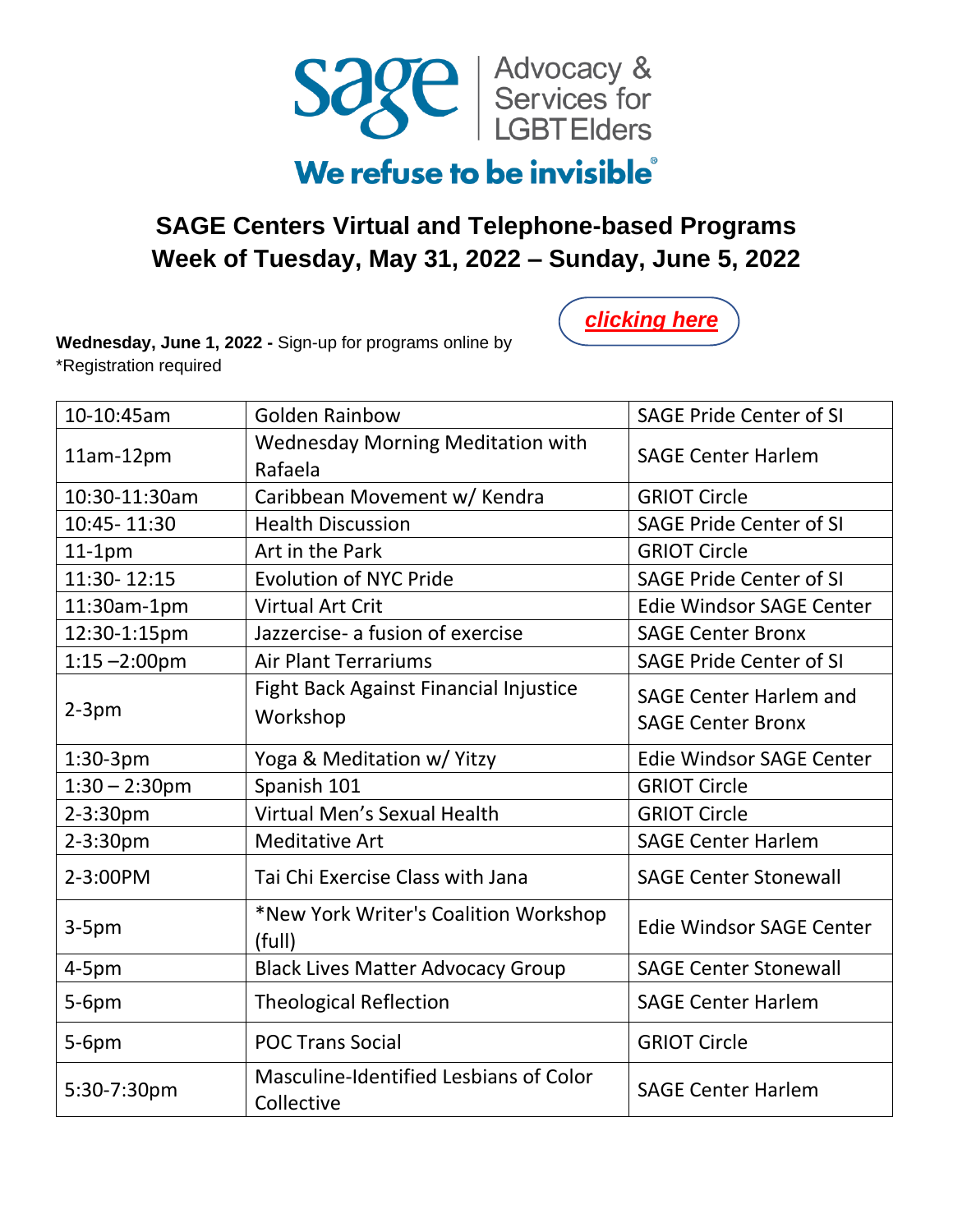

### **SAGE Centers Virtual and Telephone-based Programs Week of Tuesday, May 31, 2022 – Sunday, June 5, 2022**

| $6 - 7:30pm$ | Book Lovers' Group - May: Where Angels<br>Fear to Tread by E.M. Forster; June: The<br><b>German Money by Lev Raphael</b> | Edie Windsor SAGE Center |
|--------------|--------------------------------------------------------------------------------------------------------------------------|--------------------------|
| 6-8pm        | Dinner and a Movie: Father Stu (2022)                                                                                    | <b>SAGE Center Bronx</b> |

*[clicking here](https://app.smartsheet.com/b/form/d6c137f59f6044ad8d03ec92f45a9c1c)*

**Thursday, June 2, 2022 -** Sign-up for programs online by \*Registration required

| $11-1pm$       | In-Person Woodcarving (full)                   | <b>GRIOT Circle</b>             |
|----------------|------------------------------------------------|---------------------------------|
|                | <b>LGBT Intergenerational Discussion Group</b> |                                 |
| $12-1pm$       | (Hybrid)                                       | <b>SAGE Center Bronx</b>        |
|                | Dancing with Derrick (exercise and dance       | <b>SAGE Center Bronx</b>        |
| $1-2pm$        | class)                                         |                                 |
| $1-2pm$        | Women's Group* (online and in-person)          | <b>SAGE Center Harlem</b>       |
| $1 - 2:30pm$   | Pen to Power: Playwriting Group                | <b>SAGE Center Stonewall</b>    |
| 1:30-3:30pm    | <b>Ageless SAGErs in Conversation</b>          | <b>Edie Windsor SAGE Center</b> |
| $2 - 3:30$ pm  | In Person Men's Group                          | <b>GRIOT Circle</b>             |
| 2:30-3:30      | Color & Chat                                   | <b>SAGE Center Bronx</b>        |
|                | MLK Celebration/ discussion* (Online and       |                                 |
| 3:00-4:00PM    | in person)                                     | <b>SAGE Center Brooklyn</b>     |
|                | Women's Group -Mind, Body & Soul               | <b>GRIOT Circle</b>             |
| $3-4pm$        | <b>Discussion</b>                              |                                 |
| $3-4pm$        | <b>Intergenerational Pride Discussion</b>      | <b>SAGE Pride Center of SI</b>  |
| 3:30-5pm       | Women's Dialogue (full)                        | Edie Windsor SAGE Center        |
| $4:00 - 6:30p$ | Soul of Song: Billy Strayhorn: Lush Life       | <b>SAGE Center Harlem</b>       |
|                | (2007)                                         |                                 |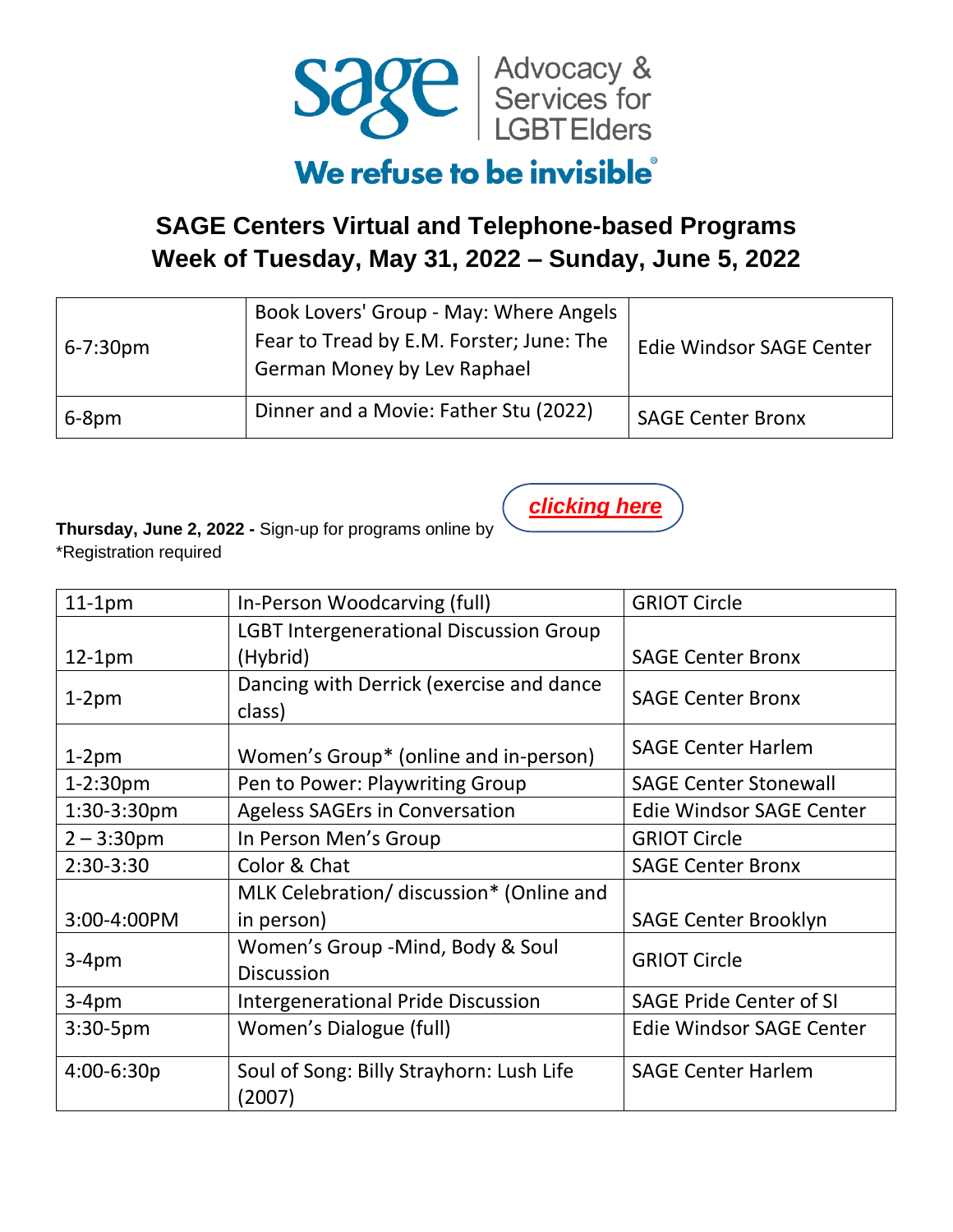

### **SAGE Centers Virtual and Telephone-based Programs Week of Tuesday, May 31, 2022 – Sunday, June 5, 2022**

| $4-5pm$     | LGBTQ+ Grief, Loss and Bereavement<br>Support Group (full)                          | <b>GRIOT Circle</b>                                     |
|-------------|-------------------------------------------------------------------------------------|---------------------------------------------------------|
| $4-6pm$     | <b>Intergenerational Cooking Class</b>                                              | <b>SAGE Pride Center of SI</b>                          |
| 6:15-7:45pm | <b>Men's Discussion</b>                                                             | Edie Windsor SAGE Center                                |
| 6pm-7pm     | <b>Transgender Community Social with Tanya</b>                                      | <b>SAGE Center Stonewall</b>                            |
| 7pm-8pm     | Resilience Building & Self Care for<br><b>Transgender Community</b>                 | <b>SAGE Center Stonewall</b>                            |
| $7-9pm$     | Jueves de Pelicula: Law of Desire-Audio in<br>Spanish with English subtitles (1987) | <b>SAGE Puerto Rico and SAGE</b><br><b>Center Bronx</b> |

*[clicking here](https://app.smartsheet.com/b/form/d6c137f59f6044ad8d03ec92f45a9c1c)*

**Friday, June 3, 2022 -** Sign-up for programs online by \*Registration required

| 10-10:45am        | Golden Rainbow                                                        | <b>SAGE Pride Center of SI</b>                        |
|-------------------|-----------------------------------------------------------------------|-------------------------------------------------------|
| 10:45-11:30       | Men's group                                                           | <b>SAGE Center Bronx</b>                              |
| 10:45-11:30am     | Virtual Tour of the British Museum                                    | <b>SAGE Pride Center of SI</b>                        |
|                   | $ 11:30$ am – 12:15pm  Intro to Bullet Journaling                     | <b>SAGE Pride Center of SI</b>                        |
| 11:30am-1pm       | Drawing Group                                                         | Edie Windsor SAGE Center                              |
| $ 11:30$ am – 1pm | <b>Meditative Art</b>                                                 | <b>GRIOT Circle</b>                                   |
| 12-1:30pm         | Lunchtime with Chef Wilson- Nutrition<br><b>Cooking Class</b>         | <b>SAGE Center Bronx and SAGE</b><br>Center Stonewall |
| 12:30-2pm         | Intergenerational Writing Party with The<br><b>Generation Project</b> | <b>SAGE Center Bronx</b>                              |
| $1-2pm$           | Spanish 101 (full)                                                    | <b>Edie Windsor SAGE Center</b>                       |
| 1:15-2:30pm       | <b>Prize Poker</b>                                                    | <b>SAGE Pride Center of SI</b>                        |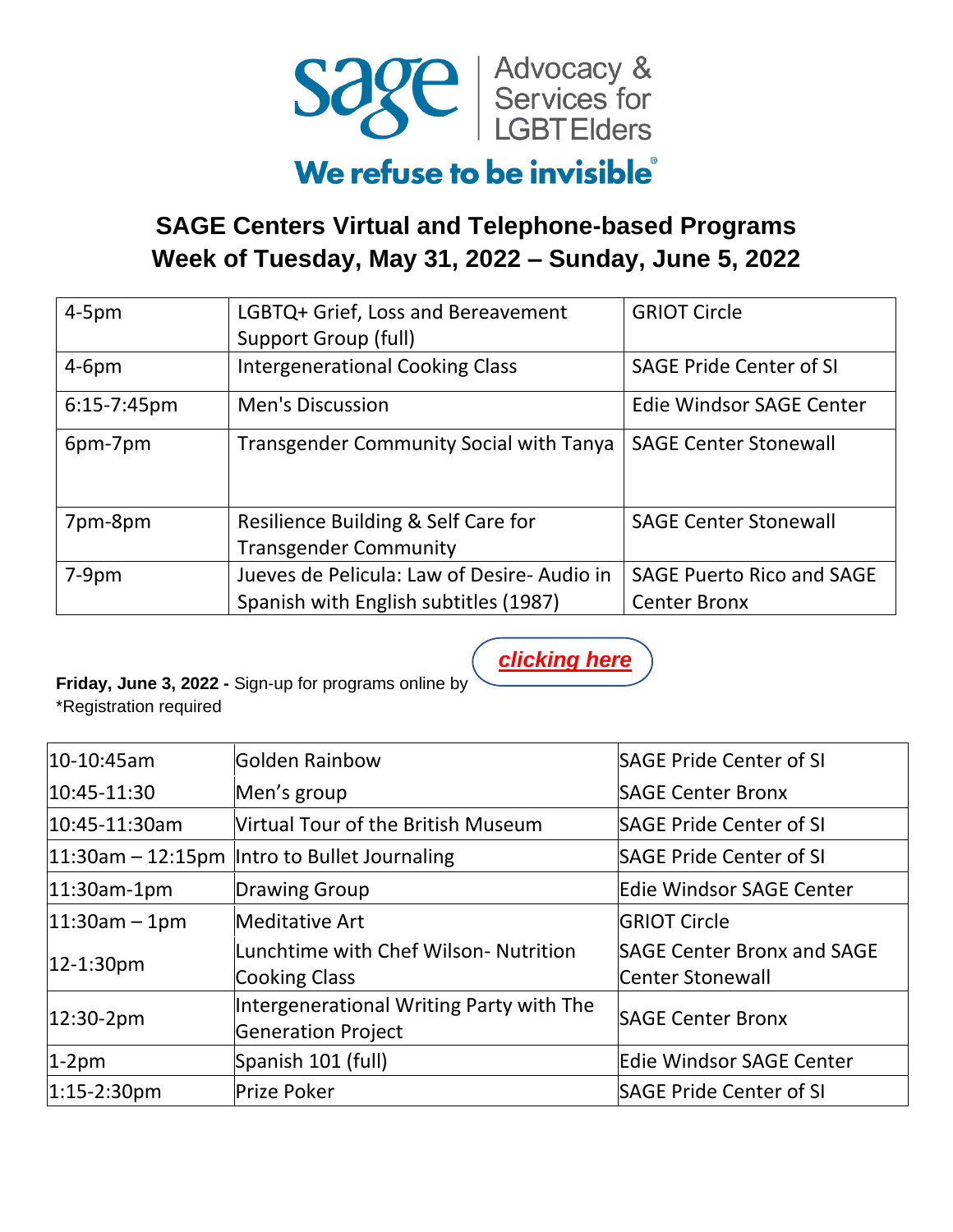

## We refuse to be invisible

### **SAGE Centers Virtual and Telephone-based Programs Week of Tuesday, May 31, 2022 – Sunday, June 5, 2022**

| 1-2:30pm        | Out Loud Art Programming                                                                                                               | <b>SAGE Center Stonewall</b>    |
|-----------------|----------------------------------------------------------------------------------------------------------------------------------------|---------------------------------|
| $2-3pm$         | <b>Concerts in Motion Jazz Motown</b>                                                                                                  | <b>GRIOT Circle</b>             |
| $2-3pm$         | <b>SAGEVets</b>                                                                                                                        | <b>Edie Windsor SAGE Center</b> |
| $2-3pm$         | America's Burning: A discussion on<br>inequality, oppression, and social injustice<br>through the lens of the current BLM<br>movement. | <b>SAGE Center Bronx</b>        |
| $2-4$ pm        | Men's Group (online and in-person)                                                                                                     | <b>SAGE Center Harlem</b>       |
| 2-3pm           | <b>Friday Watch Party</b>                                                                                                              | <b>SAGE Pride Center of SI</b>  |
| $3-4pm$         | Spanish 301 (full)                                                                                                                     | <b>Edie Windsor SAGE Center</b> |
| $3:15-4:15pm$   | Feldenkrais w/ Frederick                                                                                                               | <b>Edie Windsor SAGE Center</b> |
| $3-4pm$         | Women's History Group                                                                                                                  | <b>SAGE Center Stonewall</b>    |
| $ 4:30-6$ pm    | Brush Up Your Shakespeare                                                                                                              | <b>Edie Windsor SAGE Center</b> |
| $6-8pm$         | Out of the Box Movie Series: Freeheld<br>(2015)                                                                                        | <b>SAGe Center Bronx</b>        |
| $ 6:15-7:15$ pm | Cercle Francophone                                                                                                                     | <b>Edie Windsor SAGE Center</b> |

#### **Saturday, June 4, 2022-** Sign-up for programs online by

\*Registration required

| 10:30-11:15am | Introduction to Pilates w/Frederick      | <b>Edie Windsor SAGE Center</b> |
|---------------|------------------------------------------|---------------------------------|
|               | ' 11:30am-3pm   Trip to Tom's Restaurant | <b>SAGE Pride Center of SI</b>  |
| $2-4pm$       | Saturday Afternoon Classic Film          | <b>SAGE Center Harlem</b>       |

**Sunday, June 5, 2022 -** Sign-up for programs online by

*[clicking here](https://app.smartsheet.com/b/form/d6c137f59f6044ad8d03ec92f45a9c1c)*

*[clicking here](https://app.smartsheet.com/b/form/d6c137f59f6044ad8d03ec92f45a9c1c)*